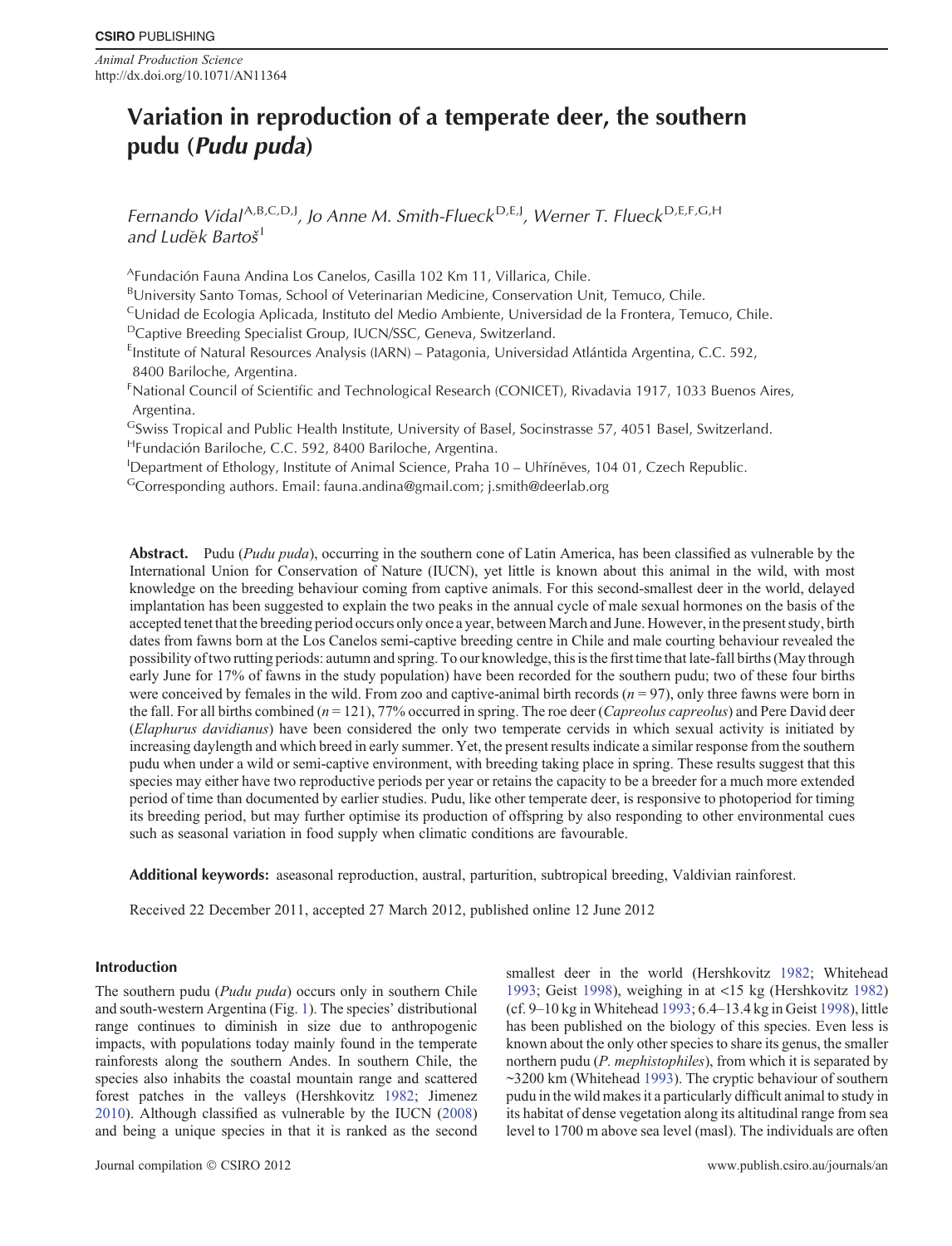<span id="page-1-0"></span>

**Fig. 1.** Southern pudu male (*Pudu puda*) in August (winter, photo by J. M. Smith-Flueck).

solitary or in small family groups, coming out to feed at the forest edge in undisturbed areas (Jimenez [2010](#page-5-0)). Given their elusive nature in the wild, most information on the southern pudu has been acquired through studies on physiology and behaviour of captive animals, and predominately on investigating hormonal profiles in males (reviewed in Bubenik *et al*. [2000](#page-4-0)). A Web of Science search of original studies published on southern pudu since 1923 revealed 35 hits, of which 91% were of captive populations.

Gestation period in captivity has been recorded to last from 197 to 223 days (Vanoli 1967, cited in Jimenez [2010](#page-5-0); Hershkovitz [1982](#page-5-0); Reyes *et al*. [1988\)](#page-5-0). Normally, females have one fawn but twins also occur (Hershkovitz [1982](#page-5-0); Whitehead [1993\)](#page-5-0). For captive breeding populations, the data have indicated that a monomodal breeding pattern exists in pudu, with the breeding season generally assumed to be between April and June (MacNamara and Eldridge [1987](#page-5-0); Whitehead [1993\)](#page-5-0) and for one captive population (Concepción, Chile) between March and April (Reyes *et al*. [1988\)](#page-5-0). Recorded births from captive females have indicated one birthing period between October and February in the southern hemisphere (MacNamara and Eldridge [1987](#page-5-0); Reyes *et al*. [1988](#page-5-0)), with the fawning period shifted by 6 months in northern hemisphere zoos, falling between April and August, with a peak in May (Hershkovitz [1982;](#page-5-0) Blanvillain *et al*. [1997](#page-4-0)); individuals translocated to the northern hemisphere synchronise quickly to the local photoperiod. Females remained receptive for ~48 h, during which time they could be bred by multiple males (Reyes *et al*. [1988\)](#page-5-0).

Results from a study on captive females in Europe suggested that the southern pudu is a seasonal polyestrous breeder, with a reproductive cycle cued to a seasonal factor and a cycle length of

~11 days (Blanvillain *et al*. [1997](#page-4-0)). Given the wide variation of the oestrous cycle length of three mature females (16, 18 and 33 days), Blanvillain *et al*. [\(1997](#page-4-0)) proposed that pudu females might respond to seasonal cues with less rigidity than does northern temperate deer. Bubenik *et al*. ([2000\)](#page-4-0), however, in comparing the length of gravidity in pudu (average of 203 days, Reyes *et al*. [1988](#page-5-0)) with that of red deer (average of  $232 \text{ days}$  - an animal 10 times heavier than the pudu considered the pudu's gestation to be enormously long and speculated that this species might exhibit delayed implantation of the embryo, unique only to the roe deer (*Capreolus capreolus*) among artiodactyls (Aitken [1974;](#page-4-0) Semperé [1990;](#page-5-0) Lambert *et al*. [2001\)](#page-5-0). To our knowledge, this hypothesis has never been investigated. Here, we provide observations of reproductive behaviour for the first time from a semi-captive population of pudu and from the wild that challenges this hypothesis and suggests yet another strategy unique to a temperate deer.

#### **Materials and methods**

The current study population consists of 28 pudu at the semicaptive centre operated by Fauna Andina, Los Canelos  $(39^{\circ}16'S)$ , in the central valley near Villarica, Chile, Araucania Region, within the natural distributional range of the species. The climate is mild and humid with average minimum–maximum temperature ranges in summer and winter of 9–26 C and 4–15 C, respectively, with main precipitation as rain between May and July (late autumn and winter, with 517 mm average, and a total annual average precipitation of 1130 mm). The 13-ha enclosure at 330 masl consists of a mixture of native vegetation common to the Valdivian temperate rainforest ecosystem and open patches of grassland pastures (~2.5 ha); *Nothofagus* and *Festuca* species predominate inside and surrounding the enclosure. All animals are free-roaming inside the enclosure. Disturbance and contact is minimal so that animals retain their elusive behaviour and natural fear of man to facilitate their subsequent reintroduction. No one but the caretaker (F. Vidal) and authorised researchers and government inspectors under Vidal's supervision are allowed into the enclosure. Fresh water is available year round from streams that do not come in contact with any domestic animals or livestock before reaching the pudu.

Data were collected on birth dates of pudu born at the Los Canelos Centre (LCC) between 2000 and 2010, either by directly observing the parturition or the neonate within 2–3 days after birth. Surveillance through cameras and direct observations, made on a daily basis throughout the year, was increased during the birthing period. Individual features allowed for reliably distinguishing mothers and their neonates by caretaker, who was the only person that animals were acclimated to. This dataset of a semi-captive population was compared with parturition dates of captive pudu in the northern and southern hemisphere. For the southern hemisphere, these included 22 births at the captive-breeding centre of La Victoria Island (41°05'S) in the Argentine Nahuel Huapi National Park (MacNamara and Eldridge [1987\)](#page-5-0), four births in the province of Neuquén (~40°40'S), Argentina (Schmidt 1944, cited in Hershkovitz [1982](#page-5-0)), two births in Osorno-Llanquihue  $(40^{\circ}34'S)$ region of Chile (Vanoli 1967, cited in Hershkovitz [1982\)](#page-5-0), one birth in an unspecified Chilean location (Hick 1967, cited in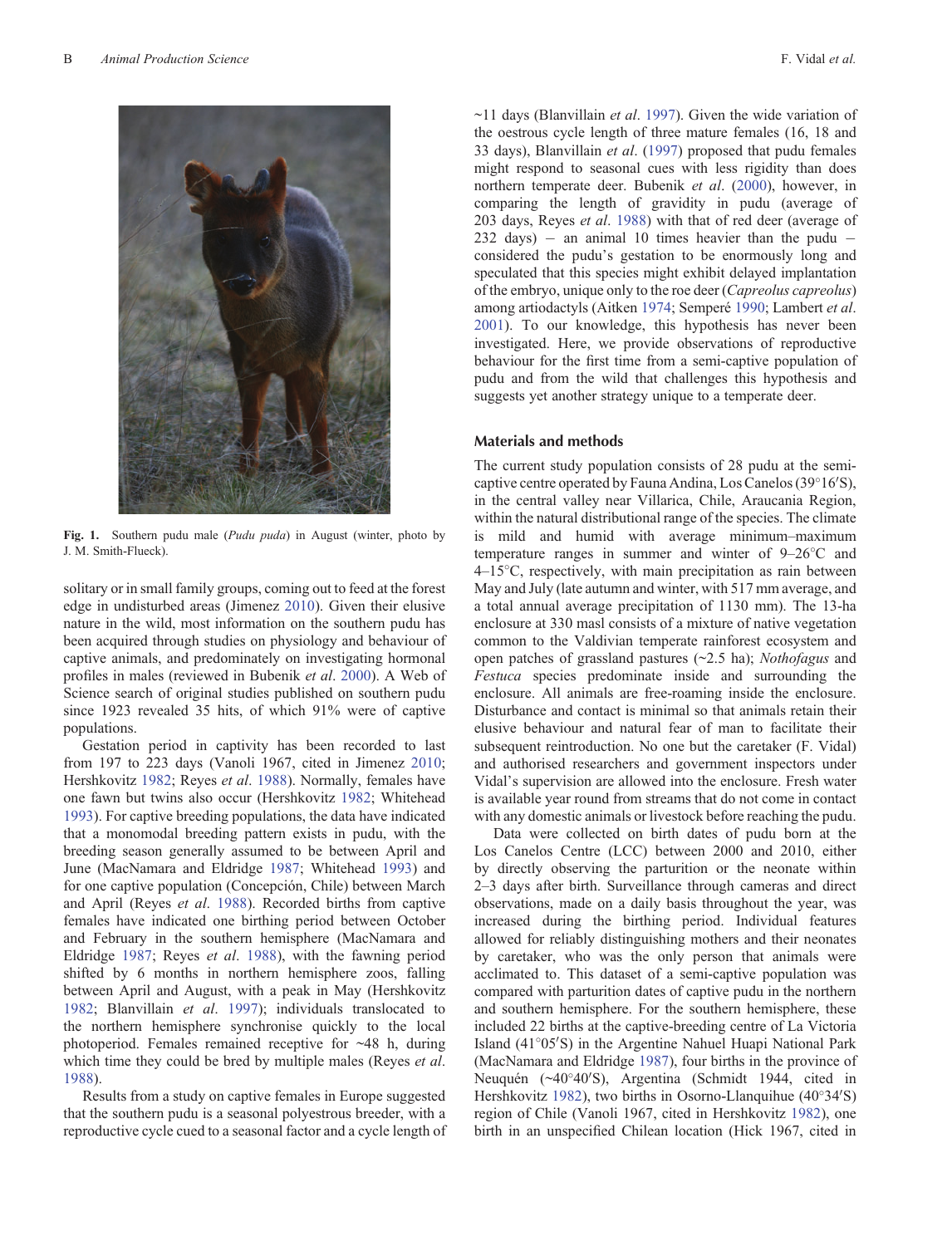Hershkovitz [1982\)](#page-5-0) and six births at two breeding centres of the University of Concepción (36°50'S) in Chile (Reyes *et al.* [1988](#page-5-0)). For the northern hemisphere, birth records included:17 fawns born in western European zoos (Hershkovitz [1982\)](#page-5-0), parturition dates  $(n = 12)$  of the past 5 years at the North American zoos of Detroit (42°20'N) and Woodland Park (Seattle, 47 36'N), and the United Kingdom's Belfast Zoological Gardens (54°35'N), Bristol Zoo Gardens (51°27'N), Edinburgh Zoo (55°57'N), Hamerton Zoo Park  $(52^{\circ}24'N)$ , Marwell Wildlife  $(51^{\circ}01')$ and Paignton Zoo  $(50^{\circ}26'N)$  that were obtained from the zoos' electronic news briefs. Thirty additional births from studbook data collected from North American and western European zoos between the latitudes of  $28^{\circ}13'N$  and  $55^{\circ}22'N$  (Schürer [2009](#page-5-0)) were also included. Fawns in the studbook that died before 3 months of age were excluded from analysis to avoid including premature births. Comparison of birthdates by month were made among the following three groups: (1) captive deer from northern hemisphere, (2) captive deer from southern hemisphere and (3) semi-captive and wild deer from southern hemisphere, while taking into account that fawning period shifts by 6 months in the zoos of northern hemisphere. From the European zoos, three were conceived in Chile; for the analysis, these were included in the dataset for captive centres in the southern hemisphere. A lone winter birth (January) at Germany's Cologne zoo was not included in the dataset because no history was available regarding this individual's conception site (Hershkovitz [1982\)](#page-5-0). Despite some of the record books being stolen, we have 23 dates from a total of 30 births at the centre to include in the present analysis, plus an observation of a wild fawn in the Huilo Huilo Reserve (3948'S). For the analysis, we consider the meteorological season of winter to begin 1 June and 1 December for the southern and northern hemispheres, respectively.

On a daily basis at LCC, animals were observed for health condition and any behavioural changes. Whenever opportunities arose to record courtship, copulations and parturition behaviour, *ad libitum* sampling was conducted on those individuals.

#### **Results**

A characteristic autumnal rutting period, occurring between 24 March and 20 April was observed at LCC. A second rutting period was observed to take place in the spring, occurring between 17 October and 20 November.

For the entire dataset, the majority of births fell during the three months of spring (77%), mostly falling in the middle month of spring (50%), signifying May and November for the northern and southern hemisphere, respectively (Fig. 2). In the southern hemisphere, birth dates at captive centres in Argentina and Chile (*n* = 38) were between October and February, while birth dates for the 20 semi-captive fawns born in the spring–summer at LCC ranged from 19 October to 17 February (121 days). The spring–summer births at the northern hemisphere zoos, comprising 95% of their births, ranged from 27 April and 9 September (135 days). In the southern hemisphere study population, late-fall births (May and first week of June) were observed in 17%  $(n = 4)$  of the cases; of the three of these born at LCC, one was conceived in the wild; the fourth was a wild fawn seen in July at the Huilo Huilo Reserve observed from a distance of 10 m (F. Vidal and E. Arias, pers. obs.). A May birth



**Fig. 2.** Birth dates by month for southern pudu fawns born in northern hemisphere zoos, captive-breeding centres in South America, and the Los Canelos semi-captive centre in Chile (LCC). Two of the four fawns born in winter were conceived in the wild, and included one wild fawn observed at Huilo Huilo Reserve, Chile. The *x*-axis, defined by months, begins with April for northern hemisphere dates and October for the south; northern spring is April–June; southern spring is October–December.

date was estimated on the basis of the individual's size and vivid spots, which, for this species, generally begin to fade at 6 weeks of age and disappear by 3 months of age (Reyes *et al*. [1988](#page-5-0)). Births were completely absent for the 3 months of winter for the entire dataset.

### **Discussion**

Observations of females and their fawns (*n* = 4) during parturition were similar to those of Reyes *et al*. [\(1988](#page-5-0)). Lying on her side, the female gives birth to a fawn with the eyes already open. The mother stands up almost immediately after her newborn is dropped and begins cleaning it intensively. Suckling was observed to take place from 10 to 60 min after birth.

During both rutting periods, males were observed to sire the females successfully, and courtship behaviour was as described in MacNamara and Eldridge ([1987\)](#page-5-0). In addition, just before mounting an oestrous female, the males in our study population gently nudged her hind legs. Their attempt to copulate persisted over several hours.

The endocrine cycle of the adult male pudu is rather unique among the deer species (Bubenik *et al*. [2002](#page-4-0)). Unlike most other temperate deer, the male of this species exhibits two seasonal peaks of equal magnitude for the reproductive hormones, FSH and testosterone, spaced ~6 months apart (Bubenik *et al*. [1996](#page-4-0)). Although two seasonal peaks can also be detected in various other deer species, coinciding with the summer and winter solstices and equinoxes (Bubenik [1982;](#page-4-0) Rolf and Fischer [1990\)](#page-5-0), the peak outside the rutting season is much smaller than that found for pudu. The non-rutting period for these deer is characterised by a small reactivation of reproductive function and, hence, a testosterone pulse (Bartoš and Bubenik [2010\)](#page-4-0), while in other species, only one seasonal peak of testosterone coinciding with the reproductive period has been detected (Bubenik *et al*. [1982](#page-4-0); Suttie *et al*. [1984](#page-5-0)). The seasonal variation of reproductive hormones in male pudu most closely resembles that of roe deer (Semperé [1990;](#page-5-0) Bubenik *et. al* [1996;](#page-4-0) Reyes *et al*. [1997](#page-5-0)). This may not be coincidental because of similar phylogenic roots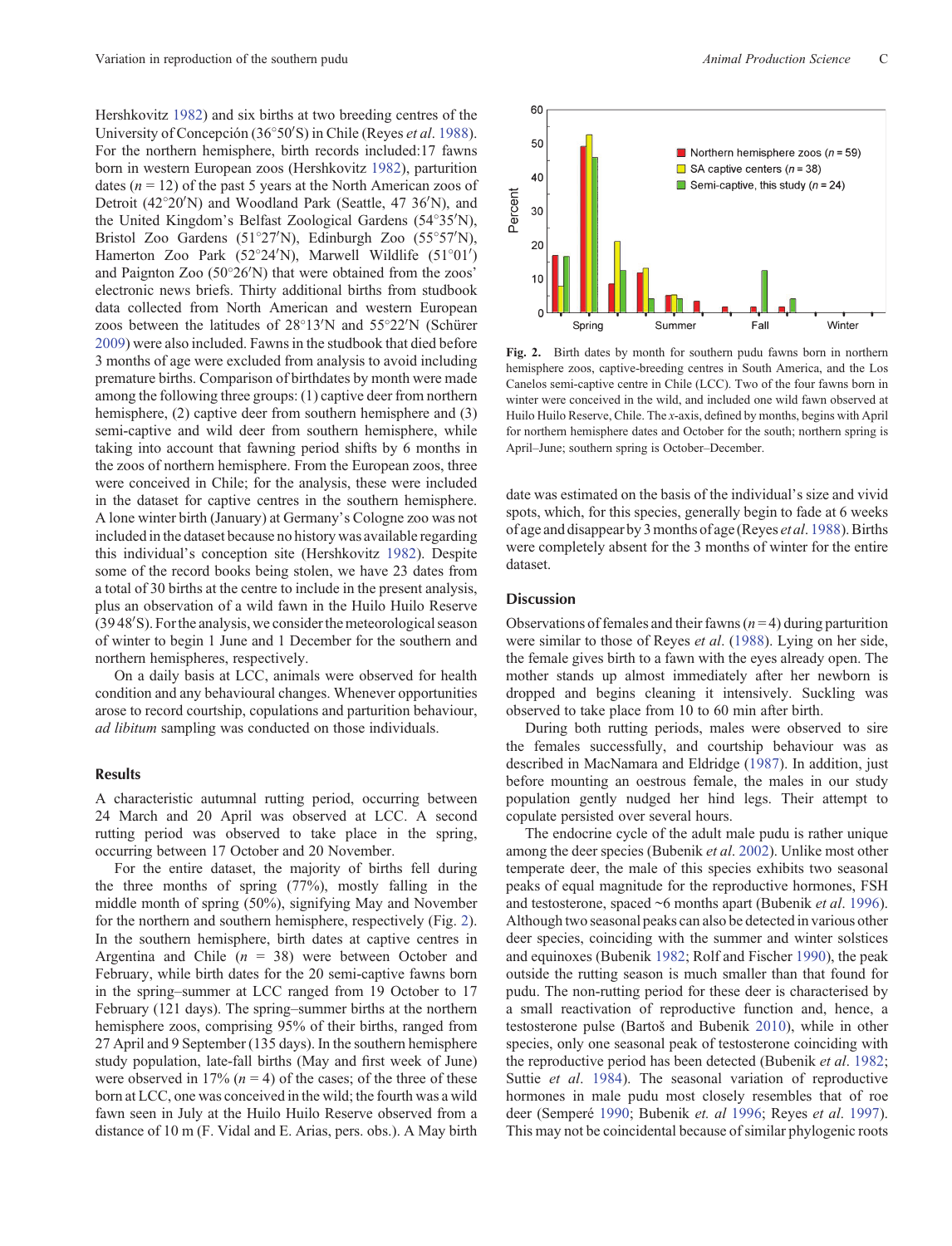of pudu and roe deer. Randi *et al*. ([2001\)](#page-5-0) analysed Cervinae by using mitochondrial DNA. Their study indicated *Capreolus* being closest to *Mazama*, a south American cervid (*Pudu* was not included in that study). Subsequently, Ruiz-García *et al*. ([2007\)](#page-5-0) found close roots between *Pudu* and *Mazama* (*Capreolus* was not included). Yet, even though both roe deer and pudu have two circannual peaks of reproductive hormones, in contrast, the two hormonal peaks of the blood plasma concentrations of luteinizing hormone and testosterone in the roe deer occur much closer together in time, with the spring peak being considerably smaller than the summer one (Semperé [1990](#page-5-0); Semperé *et al*. [1992\)](#page-5-0).

Whereas most tropical and subtropical species exhibit asynchronous reproductive cycles independent of the photoperiod, most temperate and boreal cervids exhibit annual rutting seasons, synchronised by photoperiod (Bubenik *et al.* [1990;](#page-4-0) Bubenik [2006\)](#page-4-0). To our knowledge, with the exception of Pere David's deer, *Elaphurus davidianus* (Li *et al*. [2004](#page-5-0)), until now the roe deer has been considered the only other temperate cervid in which sexual activity is initiated by increasing daylength and which breeds in early summer, with the onset of seasonal pituitary activity occurring in January and the beginning of testicular function following in spring (Semperé [1990](#page-5-0)). All other cervids of temperate and boreal regions are short-day season breeders (Bubenik [2006](#page-4-0)). However, the observations made at LCC indicate that the southern pudu has a second breeding season in spring, shortly following the vernal equinox, with males demonstrating full mating behaviour. For roe deer, the first smaller peak in testosterone, occurring in spring, was associated with mineralisation of antlers, while the second peak, occurring in summer, was related to the rut (Semperé [1990\)](#page-5-0). However, for the LCC pudu population, the observed rut activity in the austral spring and fall coincides with the two annual testosterone peaks, suggesting therefore, that the first peak is associated not only with mineralisation, but also rutting behaviour. This concurs with Bubenik *et al*. [\(1982\)](#page-4-0) in that maximal levels of testosterone appear to be essential for rutting behaviour.

Comparably, the roe deer and southern pudu are both smallbodied temperate deer (Lincoln [1992](#page-5-0)), historically found at latitudes ranging from 19°N to 70°N and at least from 33°S to 50–53 S (Osgood [1943;](#page-5-0) Saavedra and Simonetti [1991](#page-5-0); Jimenez [2010\)](#page-5-0), respectively. Delayed implantation in roe deer may have allowed it to inhabit extremely seasonal environments, whereas in general, smaller species with shorter gestation periods inhabit mostly tropical and subtropical regions; in contrast, larger cervids, exhibiting longer gestation periods, more commonly live in the temperate and boreal regions (Bubenik [2006\)](#page-4-0). Evidence suggests that ancestors of temperate cervids may have displayed two rutting periods per year (Bubenik [2006\)](#page-4-0). Therefore, the bimodal rhythm could be relic behaviour of such or a vestige of some ancestral reproductive pattern such as aseasonal breeding that still persists in some extant tropical and temperate cervids (Bubenik *et al*. [2002](#page-4-0)). Regardless of their similarities, the roe deer is mostly monestrous (Semperé *et al*. [1992](#page-5-0), [1998\)](#page-5-0), and occasionally polyestrous (Strandgaard [1972\)](#page-5-0), whereas the pudu appears to be seasonally polyestrous (Blanvillain *et al*. [1997\)](#page-4-0). It remains to be determined to what degree endogenous rhythms and photoperiod are driving the sexual cycle of pudu.

To our knowledge, this is the first time that a peak in late autumn births has been shown for the southern pudu. The lack of expression of a second peak in the captive situations might be explained by husbandry practices in the zoos, yet even so, one southern pudu pair at the Seattle zoo produced two offspring 8.5 months apart with birth dates of 9 September 2007 and 24 May 2008 (Schürer [2009\)](#page-5-0). Although the results from our semi-captive study population suggest that pudu can have two distinct seasonal reproductive periods per year, future observations might fill in the late summer–early autumn gap and necessitate an alternative explanation. The measurements of testicular parameters indicate a prolonged period of gonadal activity in southern pudu (Reyes *et al*. [1997](#page-5-0)), more than what should be the result of hormonal concentrations alone. From the study of Reyes *et al*. ([1997\)](#page-5-0), it is not clear whether or not spermatozoa were absent outside of the March rut. In September, they occasionally detected a few precursor cells (most probably spermatocytes) inside the lumen of epididymal tubules of pudu males. Therefore, unless investigated, we cannot reject the possibility that the males maintain the ability to produce spermatozoa for much longer periods than is currently believed. Males of many deer species are fertile for a prolonged part of the year and are capable of mating if females are in heat. For example, in one of the most studied temperate species, the red deer, *Cervus elaphus*, the rutting season occurs in September or October (according to the region) in the northern hemisphere. After the rut, the testosterone concentration decreases almost immediately, while spermatogenesis remains very active in November and December, and then declines until June (Lincoln [1971](#page-5-0)). Under certain circumstances, complete male sexual-behaviour patterns can be induced that result in production of motile spermatozoa outside the normal rutting season (Krzywinski and Jaczewski [1978;](#page-5-0) Bubenik *et al*. [1985](#page-4-0)). One male, incited by artificial stimulants, ejaculated up to June; however, his spermatozoal concentration in early April was nearly two-thirds lower than that in the sample collected a month earlier. By mid-April, the concentration had dropped further to nearly zero and by May and June the ejaculate from this individual was aspermic (table 2 in Krzywinski and Jaczewski [1978](#page-5-0)). Full scale, out-of-season spermatogenesis was observed in the seminiferous tubules of two stags in full winter (4 February) and was speculated to be initiated by pheromonal stimulation by hinds exhibiting signs of the oestrous (Bubenik *et al*. [1985](#page-4-0)). Females can follow a seasonal pattern similar to that of males. In the absence of conception, oestrous cyclicity in red deer can persist at least for 4–6 months, with a gradual increase in the length of the oestrous cycle being evident with later cycles (Guinness *et al*. [1971](#page-5-0); Asher *et al*. [1993](#page-4-0); García *et al*. [2002\)](#page-5-0). That reproduction in this extended period may occur is documented by occasional delayed parturitions, as late as October and November instead of the typical May and June births, in many red deer populations across Europe (L. Bartoš, unpubl. data). Additionally, up to six oestrous cycles for black-tailed deer, *Odocoileus hemionus* (Wong and Parker [1988\)](#page-5-0), and seven for white-tailed deer, *Odocoileus virginianus* (Knox *et al*. [1988\)](#page-5-0), have been observed.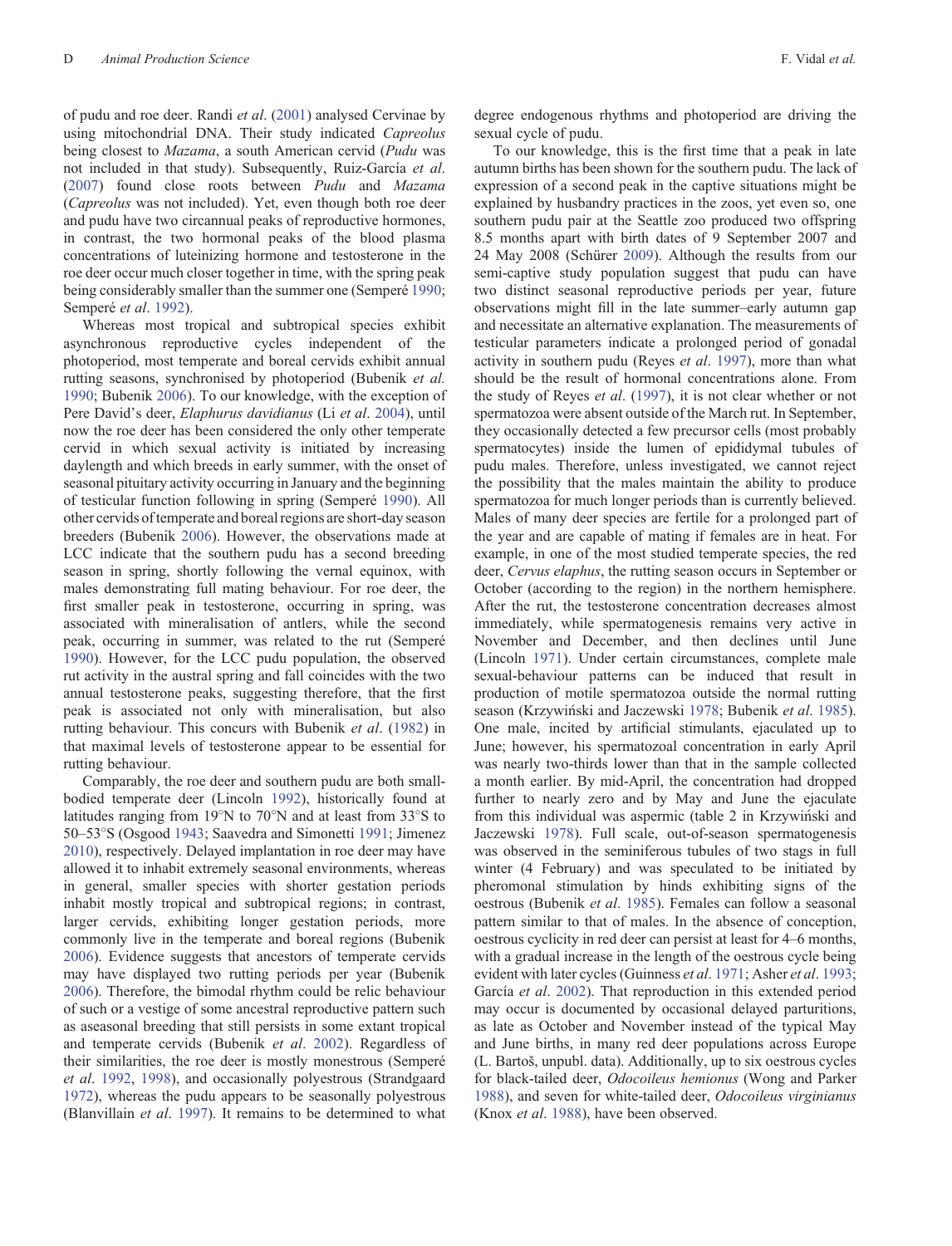<span id="page-4-0"></span>Today's extreme reduction in distributional range is likely to have resulted in a diminished variety of habitat types utilised, along with concomitant reduction in variability of behavioural expressions (Putman and Flueck [2011\)](#page-5-0). For instance, migratory behaviour of the past has been eliminated in some areas. Older inhabitants from the Inferior Valley of the El Manso River, immediately outside the southern boundary of the Argentine Nahuel Huapi National Park, reported having seen solitary pudu individuals on various occasions in the past during winter months, while in a nearby, less disturbed area within the same park, fresh tracks and pudu remains found in summer of 2009 at 1200 masl indicate migratory behaviour because snow levels would not allow pudu to remain at that elevation during winter (J. M. Smith-Flueck, unpubl. data). Abbe Molina noted (1782, cited in Hershkovitz [1982\)](#page-5-0) that pudus descended in flocks from the mountains to the warmer coastal plains of the southern provinces in winter. Gay (1847, cited in Hershkovitz [1982](#page-5-0)) mentioned them living in small flocks in the central valley of Chile between the Cordilleras. Such large formations of social groups and movement patterns no longer occur. Some historic habitats with no snowfall, particularly those towards the Pacific coast (within the temperate Mediterranean and temperate oceanic climatic zones), may have been sufficiently productive all year, such that two breeding seasons or aseasonality could have been a viable tactic for pudu. Accordingly, in order to time the optimal breeding season, pudu responds to photoperiod like other higher-latitude cervids, but may also have a pattern of conception directly influenced by the seasonal change of food quality, similar to deer adapted to tropical conditions (Lincoln [1985](#page-5-0)).

Although Bubenik *et al*. (2000) speculated that pudu might show delayed implantation similar to roe deer, the breeding and parturition dates of the LCC population and the wild fawn indicate instead that the species breeds twice annually, or possibly even aseasonally. The tropical northern pudu also seems to have two rutting periods, namely, one in March–April and another in October–November (Montulet 1984, cited in Whitehead [1993](#page-5-0); Bubenik 2006). Furthermore, nearly full-term fetuses were taken from northern pudus killed in April and November (Grimwood 1969, cited in Hershkovitz [1982\)](#page-5-0). These observations on northern pudu would concur with our hypothesis that the southern pudu also can breed twice per year. The adult pudus in the Chilean wild and at Los Canelos semi-captive centre may be responding to internal, environmental and/or social factors than are not available to individuals in captive centres and zoos. Considering that the females are seasonally polyestrous, one can speculate that those individuals that do not conceive in the fall are stimulated by some environmental or social cue, such as pheromonal stimulation, to ovulate again in the spring, which coincides with males entering their second annual peak in testosterone concentrations. The conception in the spring can therefore act as a back-up mechanism for a failed fall conception. Thus, this species might be more flexible than most other temperate deer in terms of their ovarian activity, by not being bound to one annual breeding season. Research should concentrate on the reproductive physiology of the female pudu to reveal the factors responsible for regulating a spring oestrous, and therefore elucidate further the unique physiological characteristics of

this deer in relation to other temperate deer. Comparative studies with its tropical cousin can provide us with insight about their ancestors, and perhaps further demonstrate the flexible nature of cervids.

#### **Acknowledgements**

We thank Bruno Behn T, and Camila Bentierodt for their generous support of the Los Canelos Centre and for the protection, conservation and research on a variety of Chilean wildlife. We also appreciate the cooperation of André Stadler of the Wuppertal Zoo and the suggestions of Dr Patricia Black-Decima and several anonymous reviewers, all of which greatly improved this paper. We especially thank the Fundacion Fauna Andina Los Canelos and the Secretaria de Agricultura y Ganadería (SAG) in Chile for granting the permits to realise the Los Canelos Centre.

#### **References**

- Aitken RJ (1974) Delayed implantation in roe deer (*Capreolus capreolus*). *Journal of Reproduction and Fertility* **39**, 225–233. doi:[10.1530/](dx.doi.org/10.1530/jrf.0.0390225) [jrf.0.0390225](dx.doi.org/10.1530/jrf.0.0390225)
- Asher GW, Fisher MW, Fennessy PF, Mackintosh CG, Jabbour HN, Morrow CJ (1993) Oestrous synchronization, semen collection and artificial-insemination of farmed red deer (*Cervus-elaphus*) and fallow deer (*Dama-dama*). *Animal Reproduction Science* **33**, 241–265. doi:[10.1016/0378-4320\(93\)90118-B](dx.doi.org/10.1016/0378-4320(93)90118-B)
- Bartoš L, Bubenik GA (2010) Relationships between rank-related behavior, antler cycle timing and antler growth in deer: behavioral aspects. *Animal Production Science* **51**, 303–310.
- Blanvillain C, Berthier JL, Bomsel-Demontoy MC, Semperé AJ, Olbricht G, Schwarzenberg F (1997) Analysis of reproductive data and measurement of fecal progesterone metabolites to monitor the ovarian function in the pudu, *Pudu puda* (Artiodactyla, Cervidae). *Mammalia* **61**, 589–602.
- Bubenik GA (1982) Endocrine regulation of the antler cycle. In 'Antler development in Cervidae'. (Ed. RD Brown) pp. 73–107. (Caesar Kleberg Wildlife Research Institute: Kingsville, TX)
- Bubenik GA (2006) Seasonal versus non-seasonal reproduction in deer: from the arctic to the tropics. In 'Advances in deer biology: deer in a changing world'. (Eds L Bartoš, A Dušek, R Kotrba, J Bartošová-Víchová) p. 16. (Research Institute of Animal Production: Prague, Czech Rebublic)
- Bubenik GA, Morris D, Schams D, Klaus C (1982) Photoperiodicity and circannual levels of LH, FSH, and testosterone in normal and castrated male, white-tailed deer. *Canadian Journal of Physiology and Pharmacology* **60**, 788–793. doi:[10.1139/y82-110](dx.doi.org/10.1139/y82-110)
- Bubenik GA, Bubenik AB, Frank A (1985) Aussersaisonale Brunft beim Edelhirsch (*Cervus elaphus maral*). *Zeitschrift fur Jagdwissenschaft* **31**, 129–133. doi:[10.1007/BF02265741](dx.doi.org/10.1007/BF02265741)
- Bubenik GA, Brown RD, Schams D (1990) The effect of latitude on the seasonal pattern of reproductive hormones in the male white-tailed deer. *Comparative Biochemistry and Physiology. A. Comparative Physiology* **97**, 253–257. doi:[10.1016/0300-9629\(90\)90181-Q](dx.doi.org/10.1016/0300-9629(90)90181-Q)
- Bubenik GA, Reyes E, Schams D, Lobos A, Bartoš L (1996) Seasonal levels of LH, FSH, testosterone and prolactin in adult male pudu (*Pudu puda*). *Comparative Biochemistry and Physiology. B, Comparative Biochemistry* **115**, 417–420. doi:[10.1016/S0305-0491\(96\)00163-0](dx.doi.org/10.1016/S0305-0491(96)00163-0)
- Bubenik GA, Reyes E, Schams D, Lobos A, Bartoš L (2000) Pudu, the smallest deer of the world: 10 years of endocrine studies of southern pudu (*Pudu puda*) in Chile. *European Journal of Wildlife Research* **46**, 129–212.
- Bubenik GA, Reyes E, Schams D, Lobos A, Bartoš L, Koerner F (2002) Effect of antiandrogen cyproterone acetate on the development of the antler cycle in southern pudu (*Pudu puda*). *The Journal of Experimental Zoology* **292**, 393–401. doi[:10.1002/jez.10046](dx.doi.org/10.1002/jez.10046)